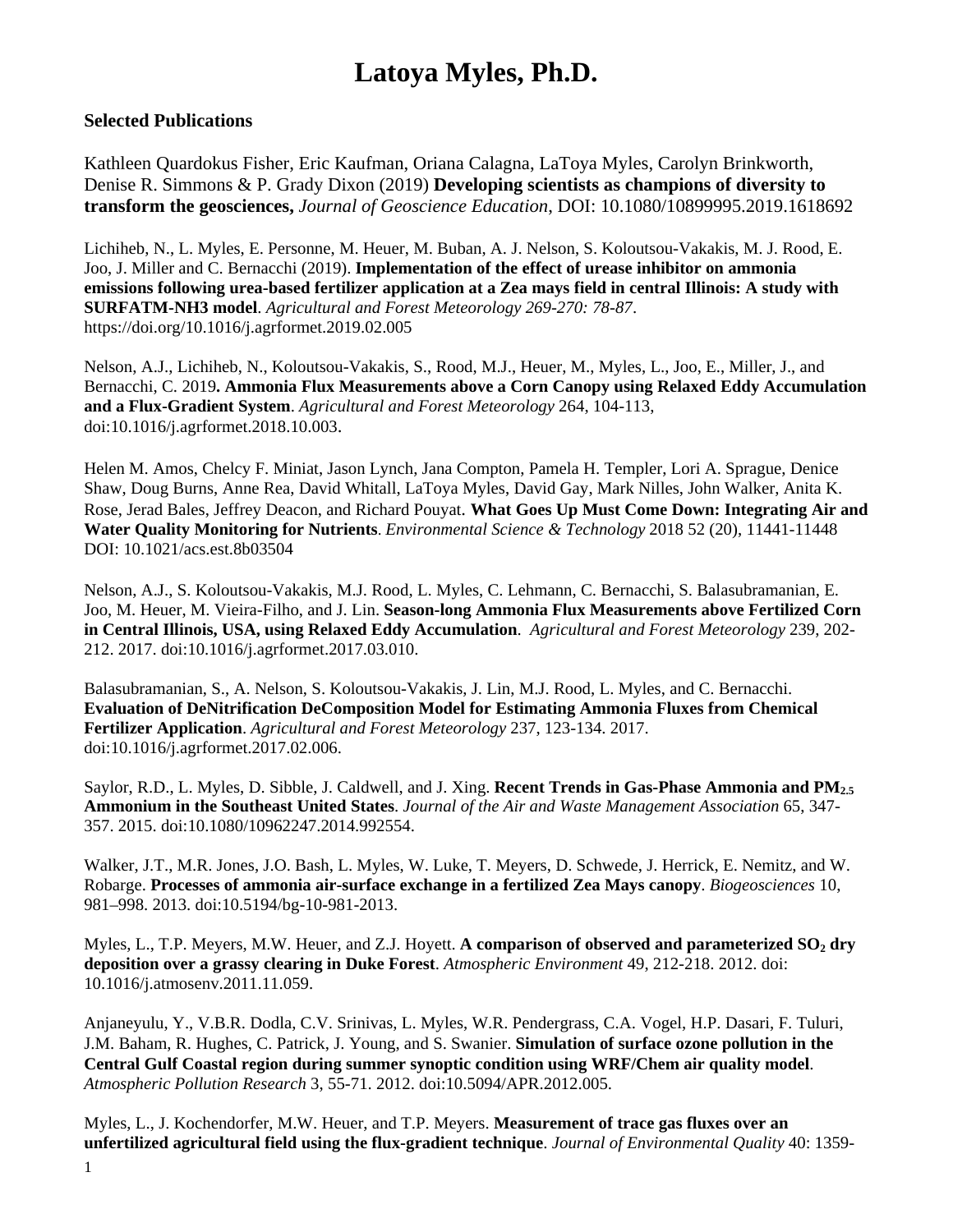1365. 2011. doi:10.2134/jeq2009.0386.